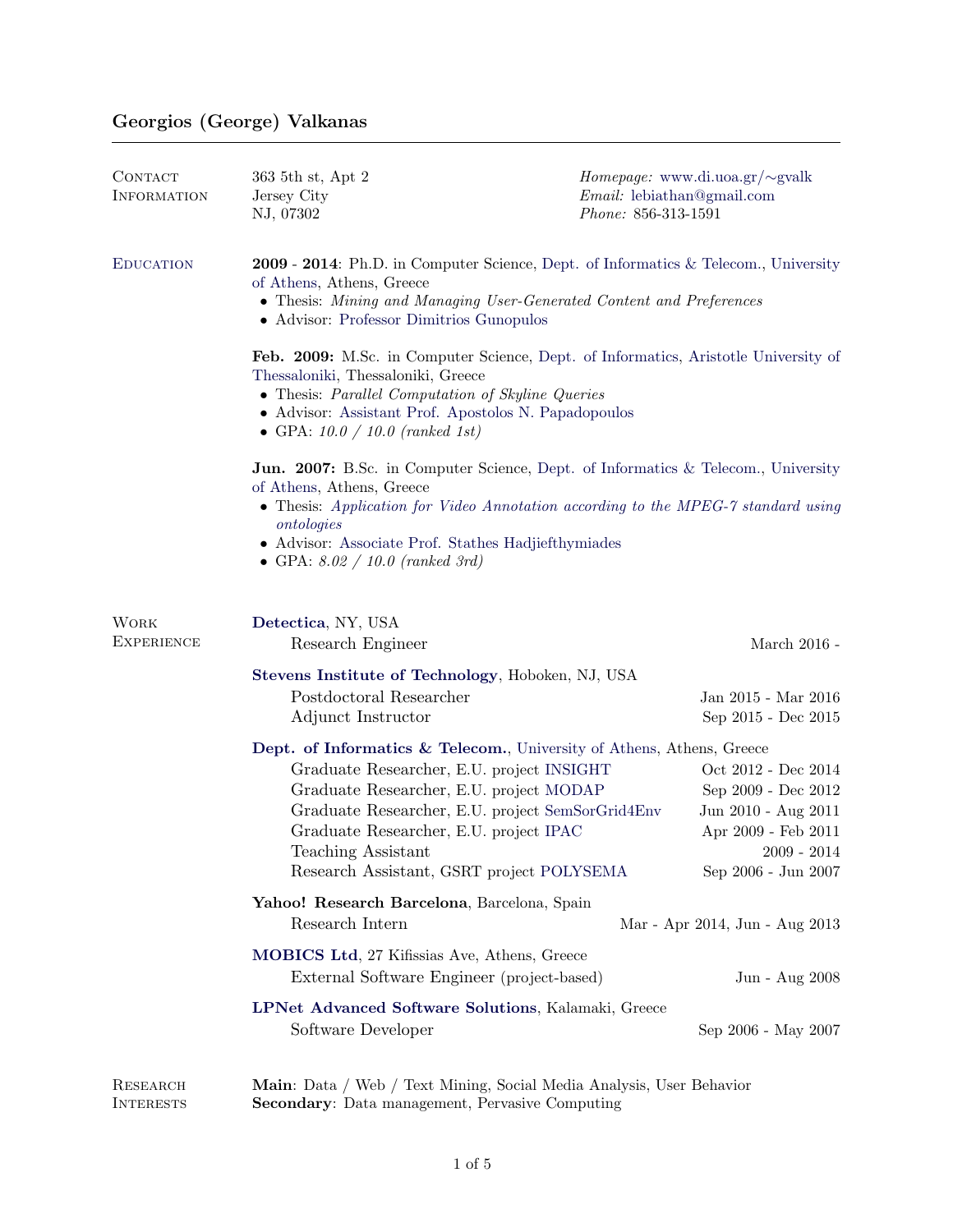| JOURNALS &<br><b>BOOK CHAPTERS</b>  | Lappas T., Valkanas G., Sabnis G. The Impact of Fake Reviews on Online Visibility.<br>A Vulnerability Assessment of the Hotel Industry, in Information Systems Research<br>$(ISR)$ journal [conditional accept], 2016                                                                                                     |
|-------------------------------------|---------------------------------------------------------------------------------------------------------------------------------------------------------------------------------------------------------------------------------------------------------------------------------------------------------------------------|
|                                     | Tiakas E., Valkanas G., Papadopoulos N.A., Manolopoulos Y., Gunopulos D. Pro-<br>cessing Top-k Dominating Queries in Metric Spaces, in Transactions on Database<br><i>Systems (TODS)</i> [invited as best papers from EDBT 2014]                                                                                          |
|                                     | <b>Valkanas G.</b> , Gunopulos D. Event Detection from Social Media Data, in IEEE Data<br><i>Eng. Bulletin, Vol.</i> 36(3), 2013, pp. 51–58                                                                                                                                                                               |
|                                     | Kolomvatsos K., Valkanas G., Hadjiefthymiades S. Debugging Applications Created by<br>a Domain Specific Language: The IPAC Case, in Elsevier Journal of Systems and<br>Software, 85(4):932-943, 2012                                                                                                                      |
|                                     | Kolomvatsos K., Valkanas G., Patelis P., and Hadjiefthymiades S. Creating, Debugging<br>and Testing Mobile Applications with the IPAC Application Creation Environment,<br>book chapter in Formal and Practical Aspects of Domain-Specific Languages: Recent<br><i>Developments</i> , ed. Dr M. Mernik, IGI Global, 2012. |
| PEER-REVIEWED<br><b>CONFERENCES</b> | Saravanou A., Valkanas G., Gunopulos D., Andrienko G., Twitter Floods when it<br>Rains: A Case Study of the UK Floods in early 2014, in WWW (Companion) 2015                                                                                                                                                              |
|                                     | Arapakis I., Lalmas M., Valkanas G. Understanding Within-Content Engagement<br>through Pattern Analysis of Mouse Gestures, in ACM CIKM 2014                                                                                                                                                                               |
|                                     | <b>Valkanas G.</b> , Katakis I., Gunopulos D., Stefanidis A., <i>Mining Twitter Data with Re-</i><br>source Constraints, in Web Intelligence 2014                                                                                                                                                                         |
|                                     | Galpin I., Stokes B. A., Valkanas G., Gray J.G. A., Paton W. N., Fernandes A.A.<br>A., Sattler K., Gunopulos D. SensorBench: Benchmarking Approaches to Processing<br><i>Wireless Sensor Network Data, in SSDBM 2014</i>                                                                                                  |
|                                     | Tiakas E., Valkanas G., Papadopoulos N.A., Manolopoulos Y., Gunopulos D. Metric-<br>Based Top-k Dominating Queries, in EDBT 2014                                                                                                                                                                                          |
|                                     | <b>Valkanas G.</b> , Gunopulos D. How the Live Web Feels About Events, in ACM CIKM<br>2013                                                                                                                                                                                                                                |
|                                     | Papataxiarhis V., Tsetsos V., Valkanas G., Kassapoglou-Faist C., Piguet D., Had-<br>jiefthymiades S. A Reconfigurable Middleware for Context-Aware Applications in Au-<br>tonomic Computing, in IEEE PIMRC 2013                                                                                                           |
|                                     | <b>Valkanas G.</b> , Gunopulos D. A UI Prototype for Emotion-Based Event Detection in the<br>Live Web, in SouthCHI 2013                                                                                                                                                                                                   |
|                                     | <b>Valkanas G.</b> , Papadopoulos N.A., Gunopulos D. SkyDiver: A Framework for Skyline<br>Diversification, in EDBT 2013                                                                                                                                                                                                   |
|                                     | Valkanas G., Gunopulos D. Location Extraction from Social Networks with Commodity<br>Software and Online Data, in IEEE ICDM Workshops 2012                                                                                                                                                                                |
|                                     | Lappas T., Valkanas G., Gunopulos D. Efficient and domain-invariant competitor<br>mining, in ACM SIGKDD 2012                                                                                                                                                                                                              |
|                                     | <b>Valkanas G.</b> , Ntoulas A., Gunopulos D. Rank-Aware Crawling of Hidden-Web sites,<br>in $WebDB$ 2011                                                                                                                                                                                                                 |
|                                     | Valkanas G., Gunopulos D., Galpin I., Gray J.G.A., Fernandes A.A.A. Extending<br>Query Languages for In-Network Query Processing, in MobiDE 2011                                                                                                                                                                          |
|                                     | Valkanas G., Papadopoulos N.A. Efficient and Adaptive Distributed Skyline Compu-<br>tation, in SSDBM 2010                                                                                                                                                                                                                 |
|                                     |                                                                                                                                                                                                                                                                                                                           |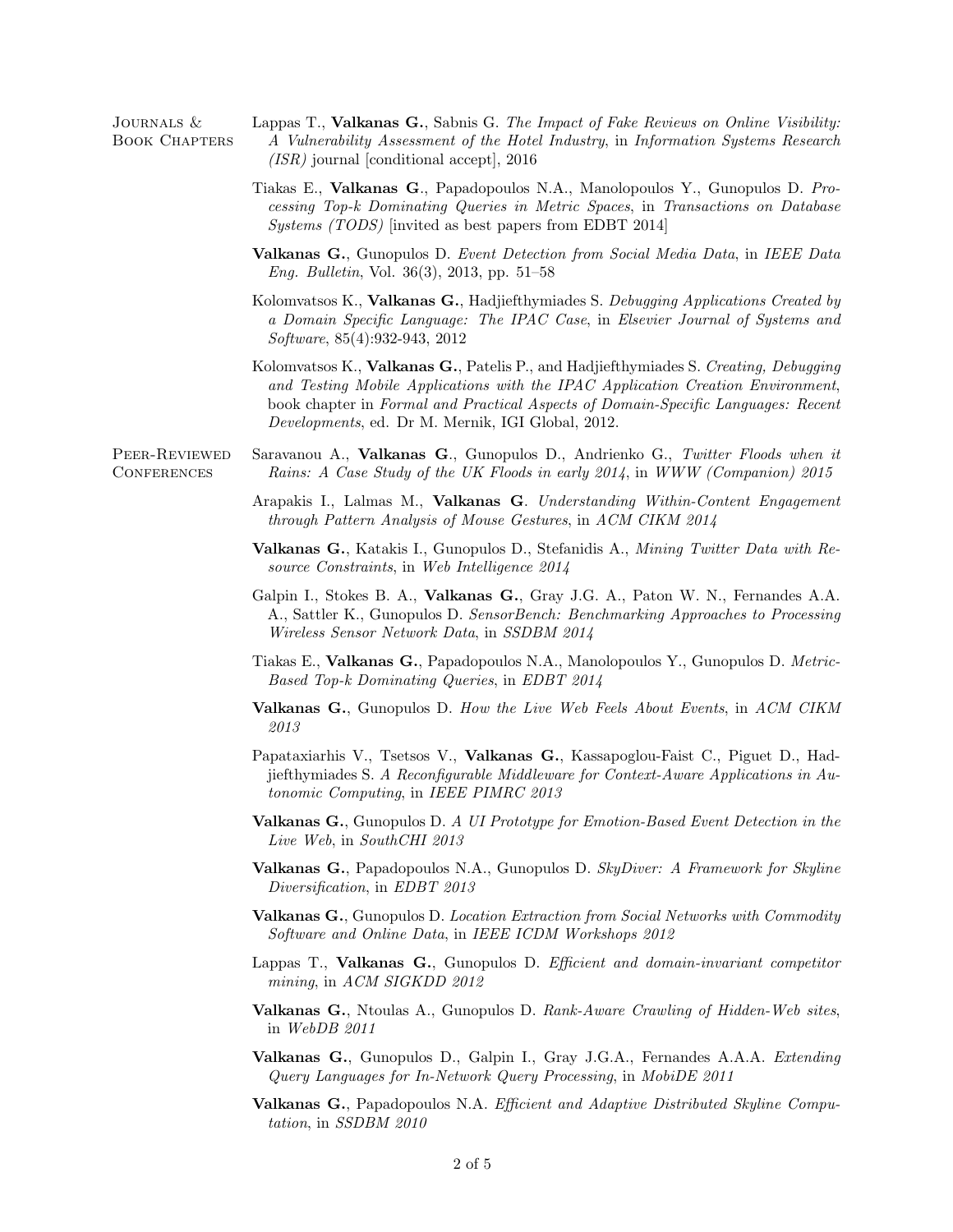| OTHER<br>REFEREED<br>PUBLICATIONS | Valkanas G., Saravanou A., Gunopulos D. A Faceted Crawler for the Twitter Service,<br>in WISE 2014                                                                                                                                                                                                                                                                                                                                                                                                           |                            |  |
|-----------------------------------|--------------------------------------------------------------------------------------------------------------------------------------------------------------------------------------------------------------------------------------------------------------------------------------------------------------------------------------------------------------------------------------------------------------------------------------------------------------------------------------------------------------|----------------------------|--|
|                                   | Valkanas G., Gunopulos D., Predicting Download Directories for Web Resources, in<br><b>WIMS 2014</b>                                                                                                                                                                                                                                                                                                                                                                                                         |                            |  |
|                                   | Valkanas G., Papadopoulos N.A., Gunopulos D. Skyline Ranking á la IR, in ExploreDB<br>2014                                                                                                                                                                                                                                                                                                                                                                                                                   |                            |  |
|                                   | Valkanas G., Galpin I., Gray J.G. A., Fernandes A.A. A., Paton W. N., Gunopulos<br>D. Declarative In-Network Sensor Data Analysis, in LML 2013                                                                                                                                                                                                                                                                                                                                                               |                            |  |
|                                   | Valkanas G., Gunopulos D., Boutsis I., Kalogeraki V. An Architecture for Detecting<br>Events in Real-Time using Massive Heterogeneous Data Sources, in BigMine 2013                                                                                                                                                                                                                                                                                                                                          |                            |  |
|                                   | Valkanas G., Kotsifakos A., Gunopulos D., Galpin I., Gray J.G.A., Fernandes A.A.A.,<br>Paton W.N. Deploying In-Network Data Analysis Techniques in Sensor Networks, in<br><b>MDM 2011</b>                                                                                                                                                                                                                                                                                                                    |                            |  |
|                                   | Valkanas G., Natsiavas P., Bassiliades N. A collision detection and resolution multi<br>agent approach using utility functions, in BCI 2009                                                                                                                                                                                                                                                                                                                                                                  |                            |  |
|                                   | Valkanas G., Tsetsos V., Hadjiefthymiades S. The POLYSEMA MPEG-7 Video An-<br>notator, in SAMT 2007                                                                                                                                                                                                                                                                                                                                                                                                          |                            |  |
| WORKING<br>PAPERS                 | Lappas T., Valkanas G., Gunopulos D. Mining Competitors from Large Unstructured<br>Datasets, Under Submission, 2015                                                                                                                                                                                                                                                                                                                                                                                          |                            |  |
|                                   | <b>Valkanas G.</b> , Gunopulos D., The Right Tool for Which Job? Extracting Best Uses of<br><i>Items from Reviews</i> , Under revision 2015                                                                                                                                                                                                                                                                                                                                                                  |                            |  |
|                                   | Filippas A., Valkanas G., Lappas T. Strength in Numbers: Can Big Data Eliminate<br>the Need for Complex Opinion-mining Algorithms?, Under preparation, 2015                                                                                                                                                                                                                                                                                                                                                  |                            |  |
| AWARDS &<br>RECOGNITION           | Doctoral Research Fellowship "Heraclitus II" (EU & Greek funds), 2011 - 2014<br>• 1 of the 850 nation-wide funded proposals, after peer review<br>Best Reviewer Award, SocInfo 2014<br>Outstanding Reviewer, IJCAI 2016<br>Invited paper to TODS, best of EDBT 2014<br>• Processing Top-k Dominating Queries in Metric Spaces<br><b>MSc Honors Degree</b><br>$\bullet\,$ Tuition fee waiver for ranking 1st every semester<br>LinkedIn Tour Award, during 22nd ACM CIKM, San Francisco, California, Oct 2013 |                            |  |
| PROFESSIONAL<br>ACTIVITIES        | <b>Program Committees</b><br>$\bullet$ ICWSM<br>• IJCAI (AI and the Web)<br>$\bullet$ SocInfo<br>Reviewing                                                                                                                                                                                                                                                                                                                                                                                                   | 2016<br>2016<br>2014, 2016 |  |
|                                   | • Transaction on Services Computing<br>• INFORMS Journal on Computing<br>$\bullet$ WSDM                                                                                                                                                                                                                                                                                                                                                                                                                      | 2016<br>2016<br>2014, 2016 |  |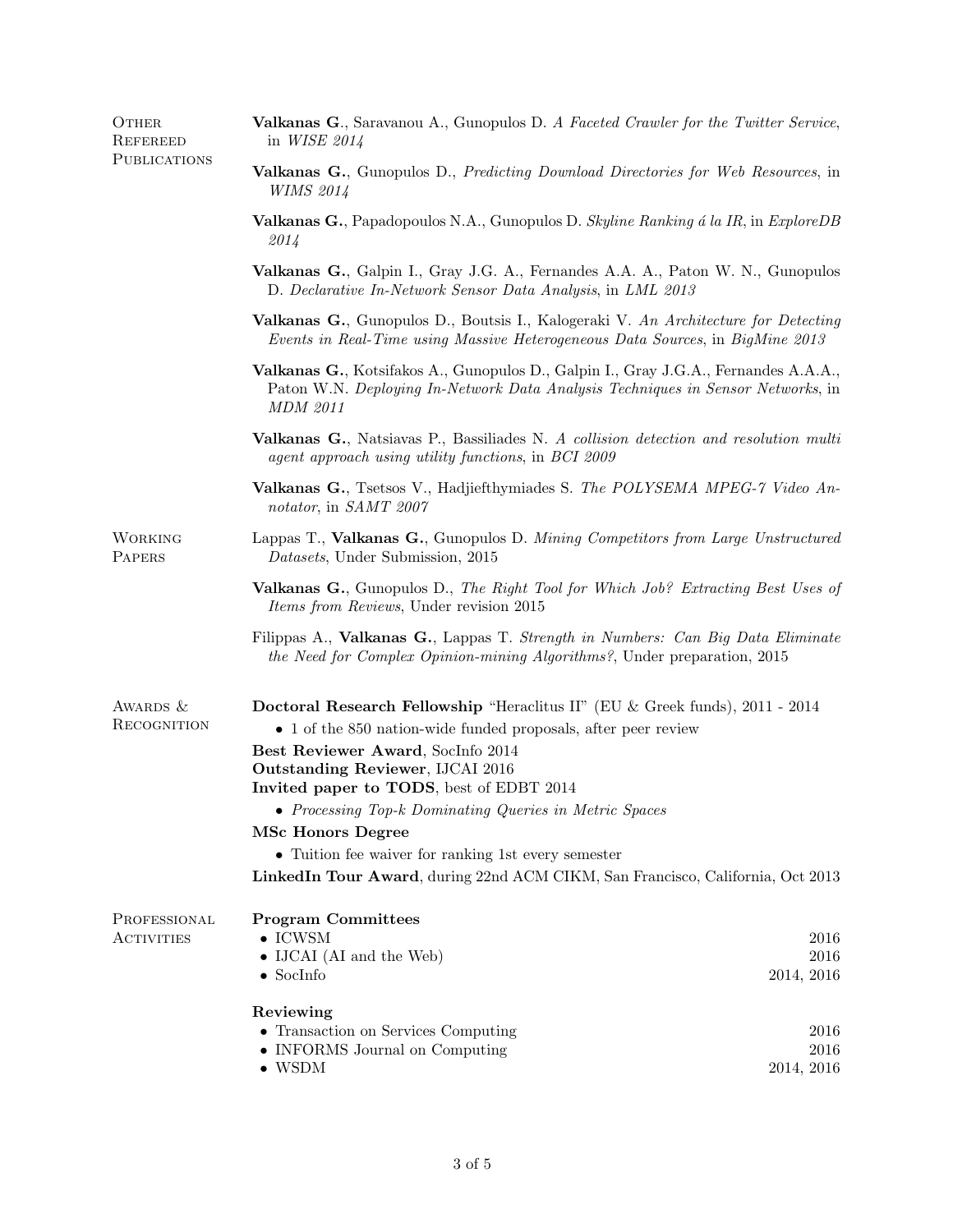|                                   | <b>External Reviewer</b> (partial list)<br>SIGKDD, WSDM, WWW, ASONAM, ICDM, AAAI, IEEE DEB<br>VLDB, SIGMOD, ICDE, EDBT                                                                                                                                                                                                                                                                                                                                                                                                                                                                                                                                                                                                                                                                                                                                                                                                                                                                                                                                                                                                                                                      |  |
|-----------------------------------|-----------------------------------------------------------------------------------------------------------------------------------------------------------------------------------------------------------------------------------------------------------------------------------------------------------------------------------------------------------------------------------------------------------------------------------------------------------------------------------------------------------------------------------------------------------------------------------------------------------------------------------------------------------------------------------------------------------------------------------------------------------------------------------------------------------------------------------------------------------------------------------------------------------------------------------------------------------------------------------------------------------------------------------------------------------------------------------------------------------------------------------------------------------------------------|--|
| TALKS &<br>PRESENTATIONS          | • "Mining and Managing User Generated Content and Preferences"<br><b>UCSB</b><br>Aug. 2014<br>• "Mining Potpourri: Competitiveness, Diversification and Event Detection in Social<br>Media", Yahoo! Labs Barcelona<br>Jul. 2013<br>• "SNEE-A: A Sensor Network Query Engine for In-Network Data Analysis"<br>Dec. 2011<br>MADgIK group, Greece<br>• "Skyline Query Processing in Distributed Environments"<br>Nov $2009$<br>MADgIK group, Greece                                                                                                                                                                                                                                                                                                                                                                                                                                                                                                                                                                                                                                                                                                                            |  |
| <b>OPEN SOURCE</b><br>ACTIVITY    | Software & Datasets<br>1. SensorBench: A benchmark for data processing techniques in Wireless Sensor<br>Networks. Available from here: https://code.google.com/p/sensebench/.<br>2. GIRAPH: Implemented the multiple concurrent random walks in the GIRAPH<br>graph processing framework. Feature request and submitted patch can be found<br>here: https://issues.apache.org/jira/browse/GIRAPH-824.<br>3. Twitter Emotions Data: A dataset with manually annotated tweets, regarding<br>the emotion that they convey. The dataset was used to train a classifier for several<br>publications. The dataset has been made available to the community.<br>4. SNEE: Project committer (https://code.google.com/p/snee/), bug fixes, and<br>implementation of the SNEE-A prototype, which introduces data analysis techniques<br>to the SNEE project.<br>5. Avrora simulator: Pointed out a bug and presented a potential fix. More info at:<br>http://lists.ucla.edu/pipermail/avrora/2011-August/001518.html.<br>6. Polysema Annotator: My BSc thesis was open sourced. It is a framework to<br>annotate video according to the MPEG-7 standard. Available from SourceForge. |  |
| LANGUAGES                         | Greek (Native), English (Fluent), French (Intermediate), Spanish (Beginner)                                                                                                                                                                                                                                                                                                                                                                                                                                                                                                                                                                                                                                                                                                                                                                                                                                                                                                                                                                                                                                                                                                 |  |
| <b>TECHNICAL</b><br><b>SKILLS</b> | <b>Programming Languages:</b> $C, C++, Java, Python, VB6, .NET suite (VB, C\#, ASP),$<br>Prolog, Pascal, Basic, Shell Scripting, nesC / TinyOS<br>"Big Data" Frameworks: Hadoop, PIG, GIRAPH, Spark<br>Web Technologies: HTML, PHP, JavaScript, JSP, Web services<br>Database: SQL (ANSI, T-SQL), ER Model, SQL Server, MySQL, PostgreSQL<br>Operating Systems: Linux, Microsoft Windows family, Solaris<br>Other: Multi-threading, SunSPOTs, Client / Server Programming, UML                                                                                                                                                                                                                                                                                                                                                                                                                                                                                                                                                                                                                                                                                              |  |